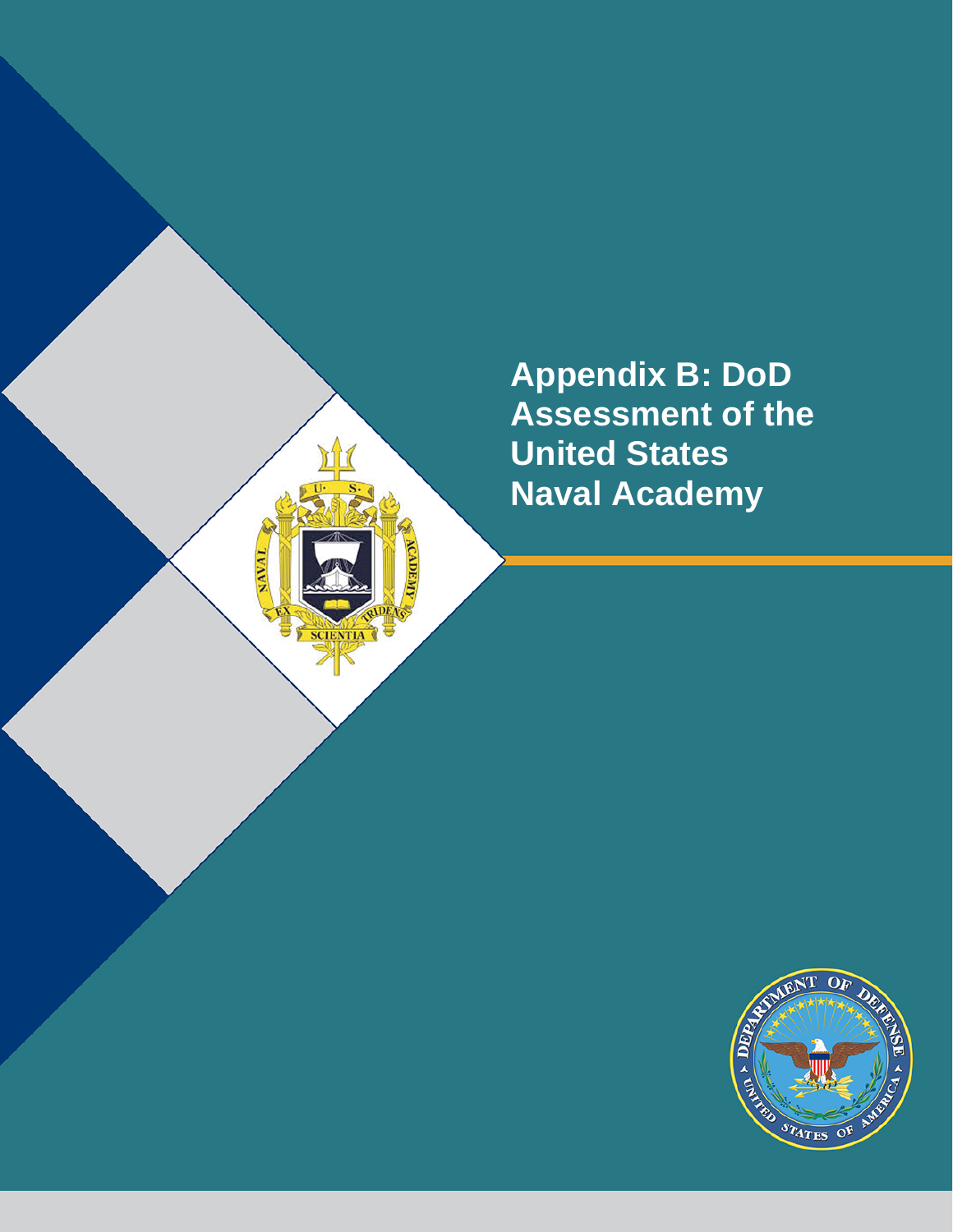# Appendix B: U.S. Naval Academy



## **Summary**

The Department of Defense (DoD) assessed the United States Naval Academy's (USNA) policies, training, procedures, and initiatives for sexual assault prevention and response (SAPR) and

sexual harassment prevention and response programs during Academic Program Year (APY) 2016-2017. The Department used the structure of the *2017-2021 DoD SAPR Strategic Plan* to organize its assessment of SAPR and sexual harassment prevention and response programs into five strategic goals. Compliance in each Goal was determined by comparing USNA's SAPR and sexual harassment prevention and response programs to the requirements outlined in the following policies that were applicable during APY 16-17.

• DoD Directive (DoDD) 6495.01, "*Sexual Assault Prevention and Response Program*," Incorporating Change 2, January 20, 2015;

#### **DoD SAPR Strategic Plan Goals**

| uvais                                    |                                                                                                |
|------------------------------------------|------------------------------------------------------------------------------------------------|
| Goal                                     | <b>Objectives</b>                                                                              |
| Goal 1:<br>Prevention                    | Prevent crime and<br>misconduct before it occurs.                                              |
| Goal 2:<br>Advocacy/Victim<br>Assistance | Deliver consistent and<br>effective victim support,<br>response, and reporting<br>options.     |
| Goal 3:<br>Investigation                 | Achieve high competence in<br>the investigation of sexual<br>assault and sexual<br>harassment. |
| Goal 4:<br>Accountability                | Achieve high competence in<br>holding offenders<br>appropriately accountable.                  |
| Goal 5:<br>Assessment                    | Effectively standardize,<br>measure, analyze, assess,<br>and report program progress.          |

- DoD Instruction 6495.02, "*Sexual Assault Prevention and Response Program Procedures*," Incorporating Change 2, July 7, 2015;
- DoDD 1350.2 "Department of Defense Military Equal Opportunity Program," November 21, 2003; and
- DoDD 1020.02E "Diversity Management and Equal Opportunity (EO) in the Department of Defense," June 8, 2015.

Additionally, the Department referenced the following military service and academy sexual harassment and assault policies:

- Chief of Naval Operations Instruction 5354.1F, "EO Policy," September 20, 2011;
- Chief of Naval Operations Instruction 5800.7A, "Victim and Witness Assistance Program," March 4, 2008;
- Secretary of the Navy Instruction (SECNAVINST) 1752.4B, "Department of the Navy (DoN) Policy on SAPR," August 8, 2013;
- SECNAVINST 5300.26D, "DoN Policy on Sexual Harassment," January 3, 2006;
- United States Naval Academy Instruction (USNAINST) 1752.1G, "SAPR Program," October 7, 2013; and

• USNAINST 5354.5C, "Prevention and Deterrence of Sexual Harassment, Misconduct & Assault," June 23, 2011. **Overall Status of Compliance:**

Overall, USNA is in

**•** In Compliance

compliance with the Department's policies regarding sexual harassment and sexual assault.

The Department found sufficient evidence of progress to close the previous Secretary of Defense initiatives and action items from prior assessment periods. Previous Secretary of Defense initiatives and action items can be found in the DoD Sexual Harassment and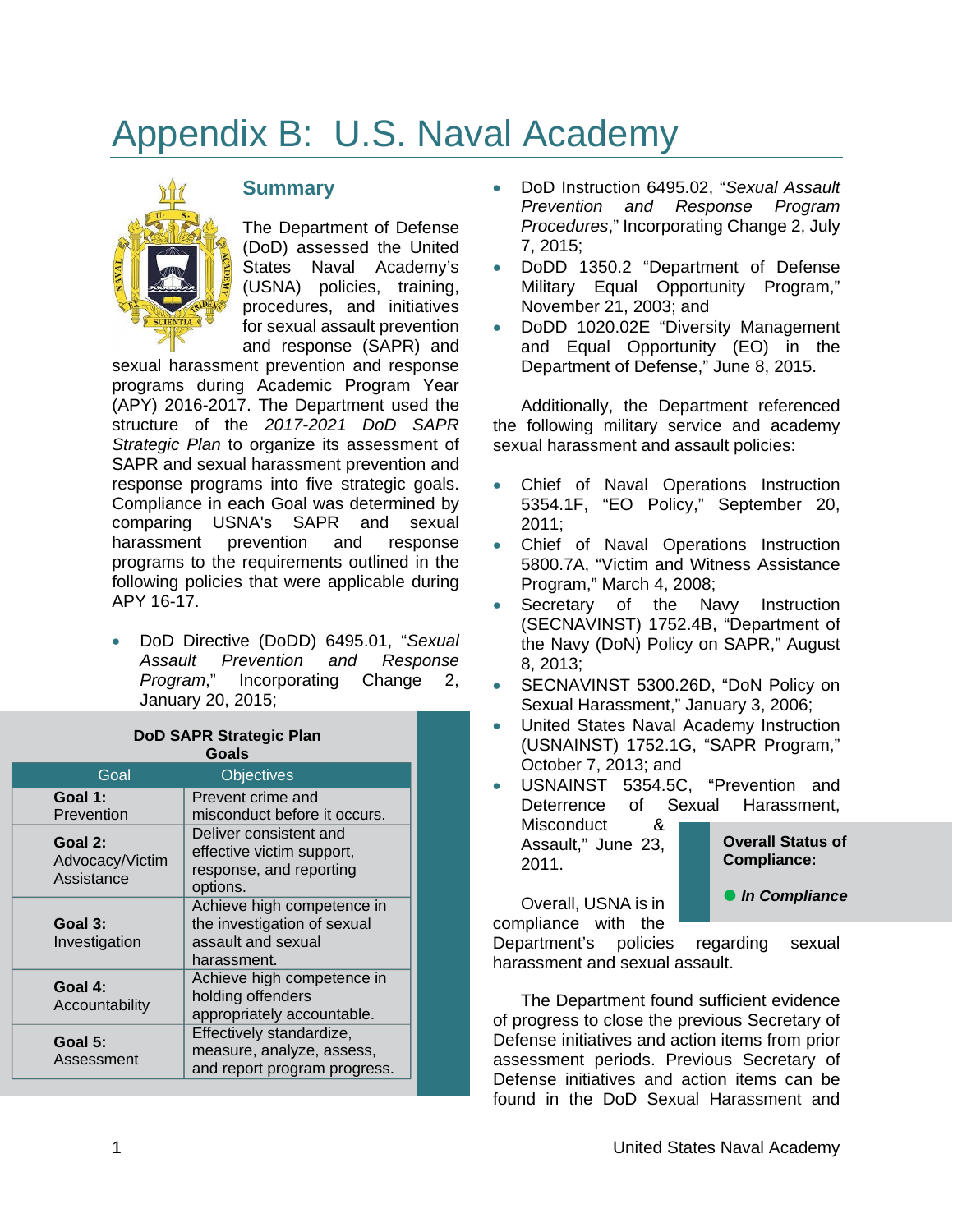Violence at the Military Service Academies Report for APY 15-16. The following pages capture observations on USNA's sexual assault and sexual harassment prevention and response programs program by utilizing

DoD SAPR strategic goals. These observations supplement the Department's overarching action items made for all three MSAs in the body of this report.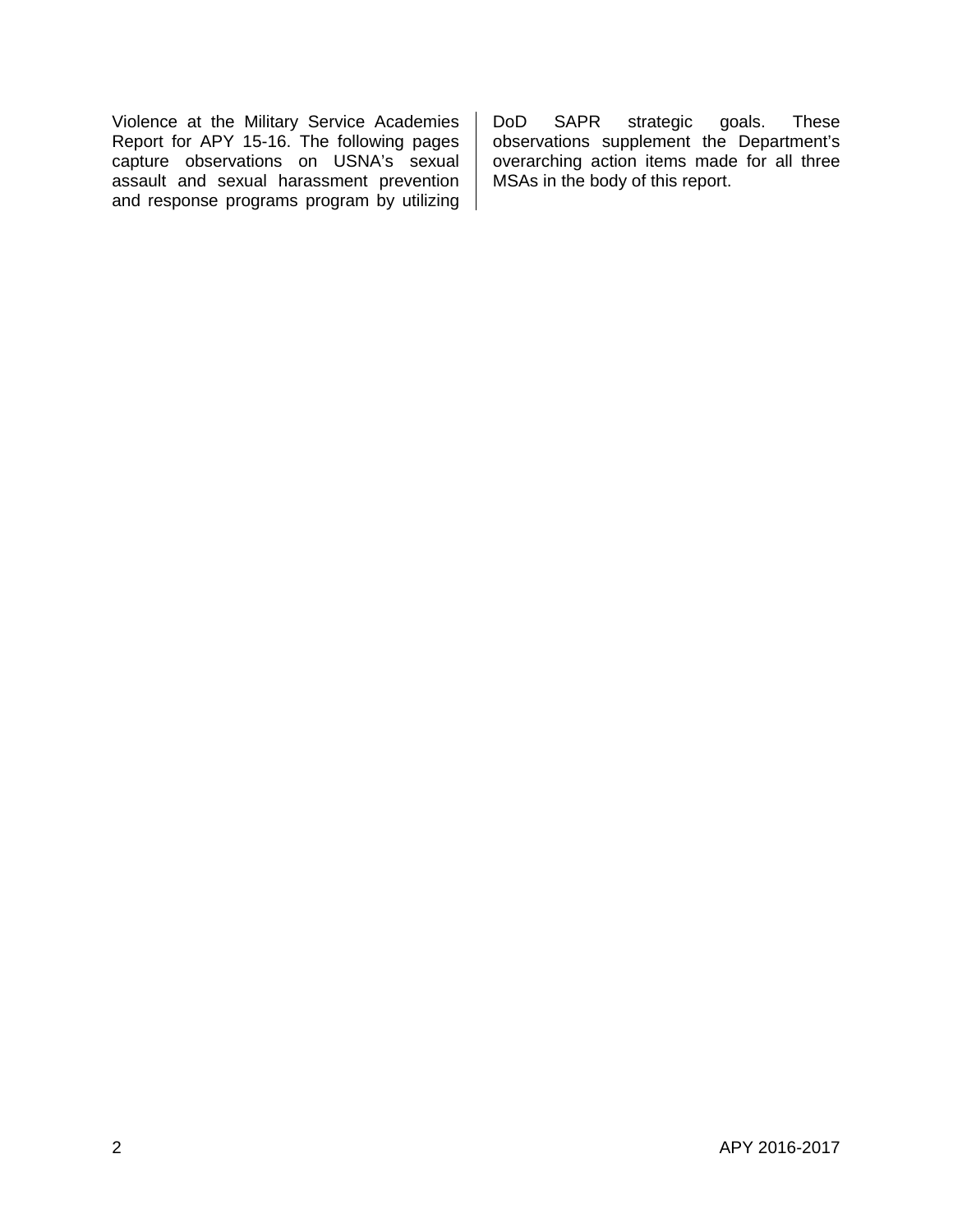## Goal 1: Prevention

USNA is in compliance with DoD and Department of Navy (DoN) policy requirements for the Prevention Goal.

USNA's approach to the SAPR program separates prevention and response into separate functions, the USNA Sexual Assault Prevention and Response Office (for prevention and program management) and the SAPR Response Team (for response and victim care). This practice can help USNA better prepare and support prevention

#### **Status of Compliance Goal 1:**

personnel, who require a different skillset and infrastructure than response personnel.

### **•** In Compliance

USNA's SAPR

program employs an evidence-based approach to forming its program and frequently solicits midshipmen for program feedback.

USNA leadership employs an evidencebased, data-focused approach to program development. In response to results from the 2016 Service Academy Gender Relation (SAGR) Survey, USNA leadership decided to focus prevention efforts on the following areas: promoting responsible alcohol choices, changing attitudes and beliefs, and promoting a culture of dignity and respect.

The Commandant has convened an Alcohol Working Group led by a Battalion Officer (O-5) to coordinate brigade, faculty, and staff input. In response, a working group was established to create a plan that teaches "life skills" such as responsible alcohol use, solutions to personal relationship challenges, effective communication, and consent to midshipmen. USNA leadership indicated that further details of this program will be laid out in the Plan of Action and Milestones response to the Under Secretary of Defense for Personnel and Readiness (USD(P&R)) memorandum of June 20, 2017 directed by the Secretary of Defense.

The Academy also continued its<br>ractive prevention program. Sexual interactive prevention program, Sexual Harassment and Assault Prevention Education (SHAPE). This program employs peer-led, small group discussions to teach sexual harassment and sexual assault prevention fundamentals. SHAPE also empowers midshipmen with bystander intervention skills to better enable them to identify and address situations at risk for sexual assault. All peer educators volunteer, undergo auditions and rigorous training, and receive a summer session credit for participation.

## **Commendations**

### **Continuous updates to a comprehensive SAPR education and training program**

USNA employs extensive feedback collection efforts to assess and update its SAPR education and training program. Faculty, staff, and midshipmen provide recommendations for improving the training and education program to the SAPR Program Manager and Director of Prevention Education through both face-to-face training sessions and on-line surveys administered after every session. One such improvement employs SHAPE peer educators to train faculty on the SHAPE program. Favorable feedback led to an expansion of SHAPE training for faculty during the following APY.

## **Observations**

### **Plan and sequence SAPR program to introduce and reinforce key prevention principles throughout the midshipman experience**

The Department encourages USNA to continue its focus on improving its prevention programs and practices.

According to midshipman focus group feedback, students prefer training to include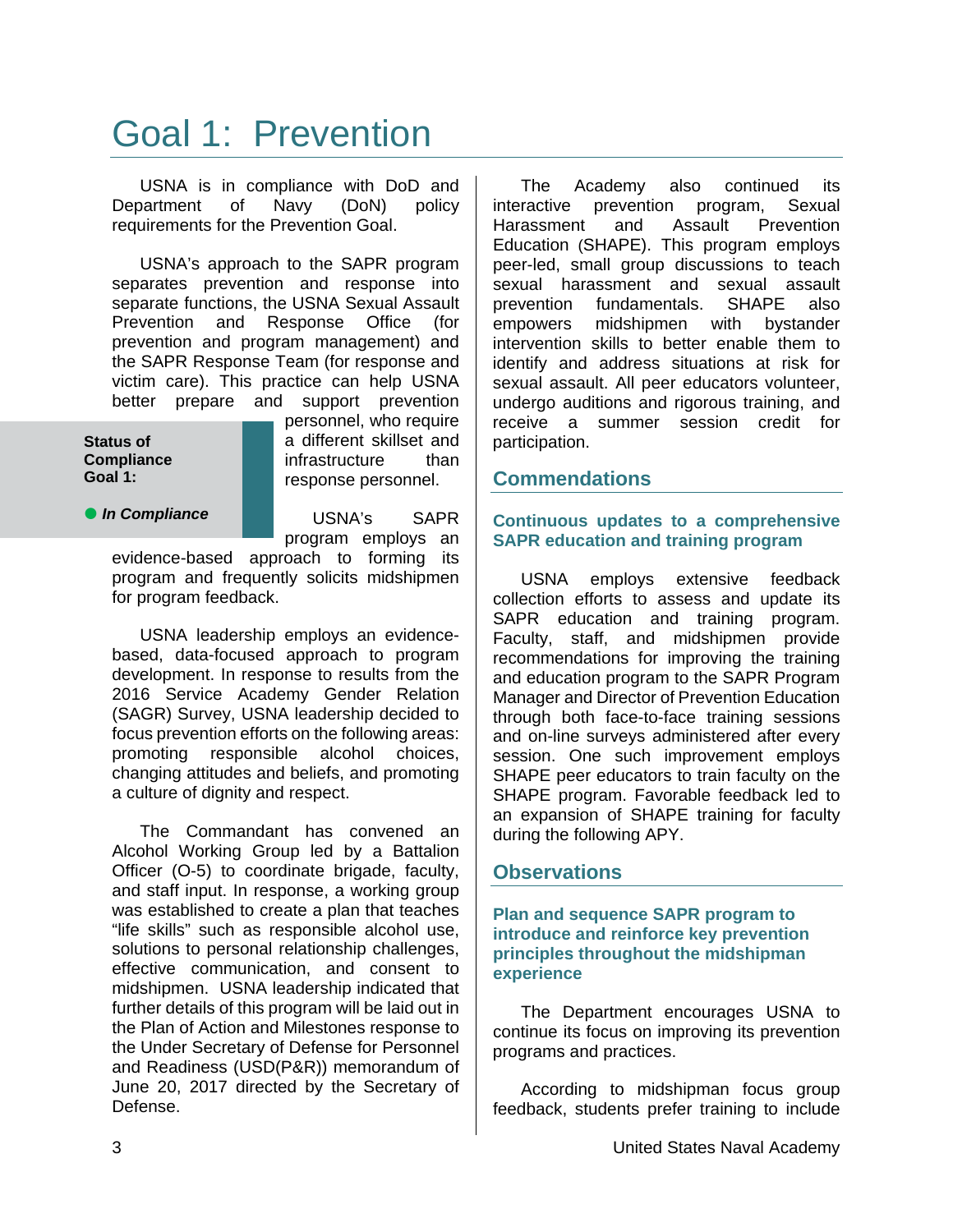real life scenarios that other officers have experienced. They were also interested in bystander intervention techniques and information on healthy relationships.

However, the Academy needs to balance the amount of training provided to midshipmen. A common perception is that the brigade receives too much SAPR training. For example, monthly or quarterly training sessions were seen as too frequent. This may be an indication that the courses/sessions provided midshipmen overlap without building on prior topics. USNA may want to review the take away messages in each of its preventionfocused sessions to determine what is repetitive and what new skills can be imparted or practiced.

#### **Prepare Company Officers (CO) and Senior Enlisted Leaders (SEL) to support the academy's way forward in their sexual assault and harassment prevention programs**

The officers and senior enlisted personnel who lead midshipmen should be provided expanded preparation to help promote dignity and respect at USNA. Both COs and SELs receive SAPR training as part of their preparation to lead midshipmen. However, USNA should review its preparation efforts to

ensure that the officers and enlisted leaders are receiving education and experience that clearly defines their roles, the tools they are to use (e.g., climate surveys), and the skills to be imparted to midshipmen under their charge.

According to midshipman focus group feedback, company leadership and senior students have the greatest influence on academy culture. USNA's approach to prevention strategy could benefit by ensuring COs and SELs can support and extend upon the education and training provided to midshipmen.

### **Provide midshipmen with applied leadership experience using the climate assessment process**

USNA has an established program to teach leadership principles to midshipmen. Midshipmen may benefit from the opportunity to apply these principles within their companies, with the support and guidance of the COs and the SELs. This may help midshipmen understand and employ the climate assessment and improvement process used by commanders in the fleet.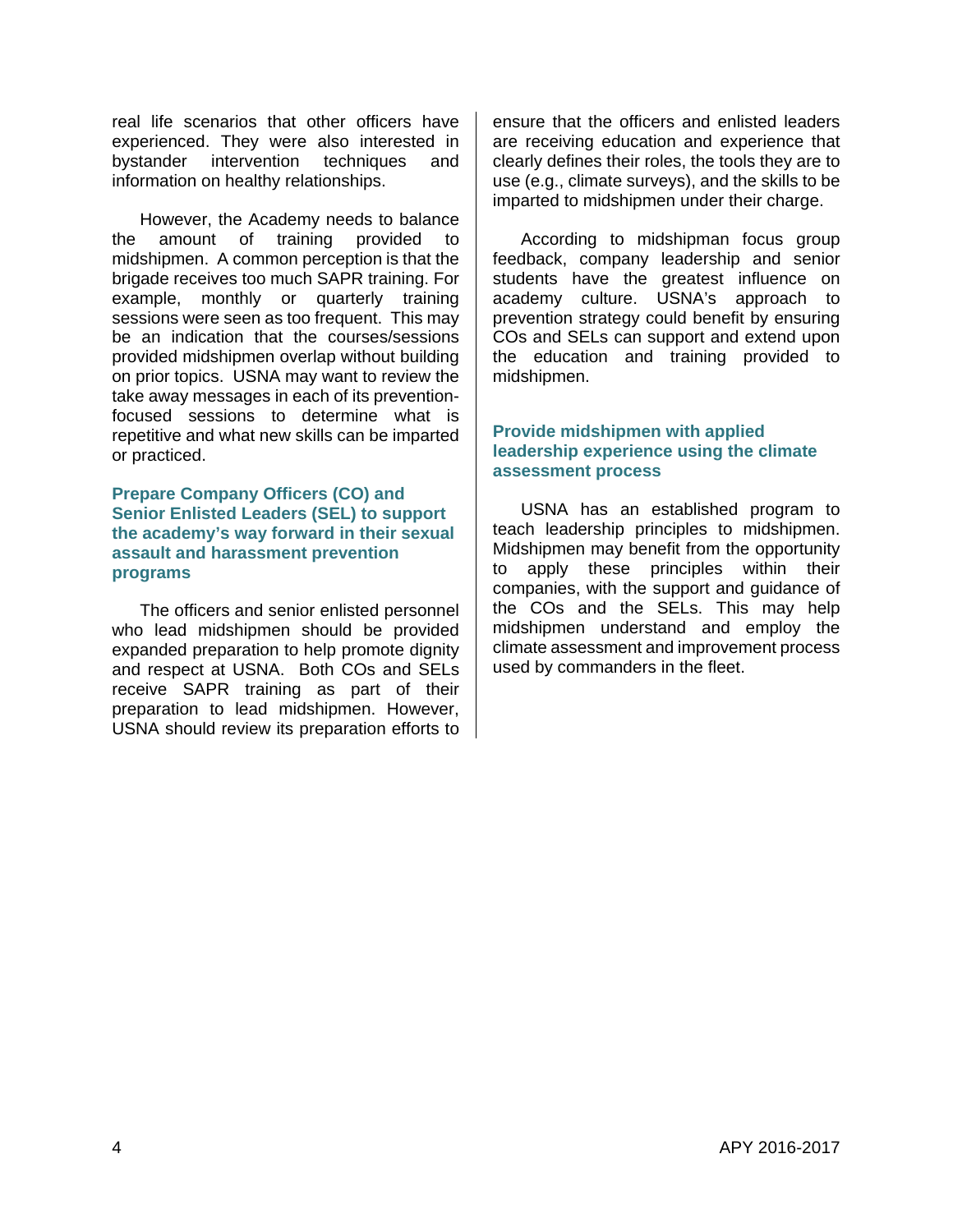## Goal 2: Advocacy and Victim Assistance

USNA is in compliance with DoD and DoN policy requirements for the Advocacy and Victim Assistance Goal.

The SAPR Response Team at USNA consists of two full-time SARCs, one full-time SAPR VA, and 19 collateral duty VAs to provide services for the Brigade of Midshipmen, faculty, and staff. All SARCs and VAs are Defense Sexual Assault Certification Program certified. There are also Command Military Equal Opportunity (CMEO) managers assigned to each brigade and one overall CMEO manager to the Superintendent.

The midshipman GUIDE program is a peer led resource that connects victims with SAPR resources. The GUIDEs also serve as a general peer resource on SAPR topics. GUIDEs and SHAPE Peer Educators begin their summer training together, but the GUIDE training then focuses on ways to provide peerto-peer support to victims and facilitate referrals to a variety of resources.

#### **Status of Compliance Goal 2:**

**•** In Compliance

Education and support programs at USNA also address the unique needs of male victims. The Naval Academy has a

chapter of the "One in Four" Men's Program, a national college and military program that aims to confront rape myths, promote sexual assault prevention, and challenge gender stereotypes. Beyond this program, SAPR training and SHAPE sessions use statistics that highlight male victimization and example cases to educate midshipmen on the causes, biases, and best practices for support for men who have experienced sexual assault.

The Midshipmen Development Center (MDC) also offers a support group for male survivors of sexual assault and abuse, in addition to a women's-only group. These weekly groups are designed to be a safe and confidential place for midshipmen to support each other and engage in therapeutic discussions, facilitated by an MDC Clinical Social Worker.

The SAPR website and internal intranet also serve as important resources for victims seeking information. The public page provides information on how to get help, how to help a

friend or loved one, reporting options, and the 24-hour response line phone number. The Intranet also contains information on the "It's On Us" efforts, retaliation, and male victims. An informative website is an important resource for SAPR programs because it allows victims to learn about resources in an anonymous setting.

Both the SHAPE and GUIDE programs are conducted by midshipmen. The SHAPE program is peer-education focused, whereas GUIDEs are provided in-depth education on SAPR topics and initiatives and are available to the Brigade as in-company assets for information and referral support.

## **Commendation**

### **Continued collaboration with Mercy Medical Center**

The sexual assault nurse examiner program at Mercy Medical Center in Baltimore is an excellent resource for the Naval Academy. The current fellowship program offers the opportunity for military Sexual Assault Forensic Exam (SAFE) providers to shadow Mercy Medical Center SAFE nurses as a way to gain experience, competency, and confidence when providing a SAFE.

## **Observations**

**Codify SARC's authority to obtain Sick in Quarters (SIQ) status for midshipmen in policy**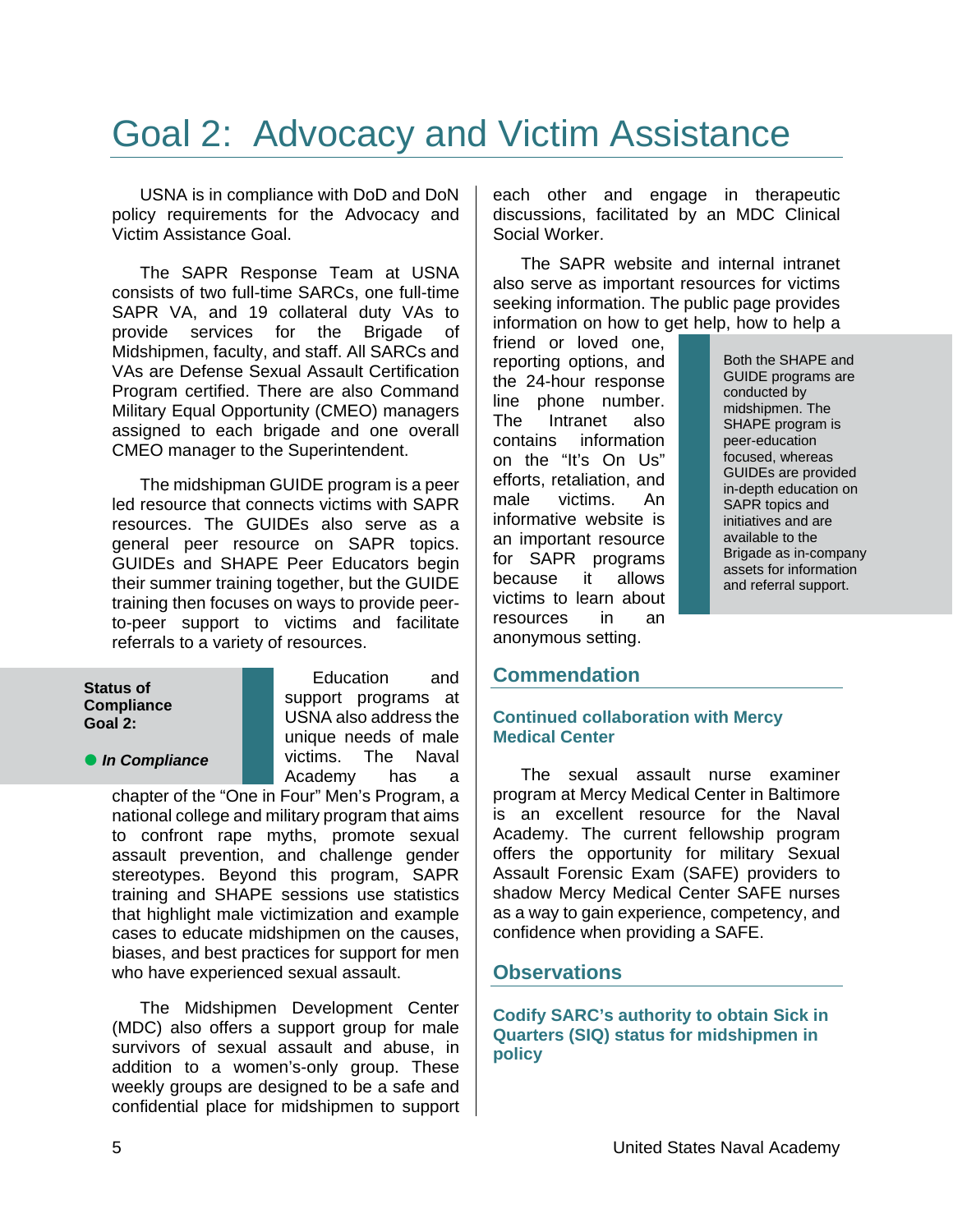The USNA SARC currently has the ability to send victims in need of SIQ status to the Brigade Medical Department, who then provides victims with a sanctioned reason to miss class, if needed. This process provides victims with the time to heal.

#### **Ensure administrative records that support Unrestricted and Restricted reporting follow privacy, security, and records management policies**

Victims' privacy is of utmost importance. All Academies should ensure that records of sexual assault and harassment are compliant with laws and privacy, security, and records management policies. Any sexual assault case tracking that occurs outside of Defense Sexual Assault Incident Database (DSAID), for the purposes of briefing leadership, should be maintained separately for Restricted and Unrestricted reports. To further protect privacy, all electronic files containing personally identifiable information (PII) should be password protected, encrypted, and stored in systems that appropriately safeguard PII. DSAID is the Department's official database for reporting, managing, tracking, and

protecting data drawn from sexual assault reports. Alternate data tracking systems are not authorized for use unless they meet Department standards for protection of personally identifiable information. The Department welcomes any recommendations to improve DSAID and increase user satisfaction with the system.

#### **Ensure that midshipman peer evaluations are conducted in such a way that do not hinder sexual harassment and sexual assault reporting**

Fear of ruining one's career or a classmate's career can be a barrier to reporting. This problem may be compounded by peer evaluations. A victim may refrain from reporting because he or she fears a poor peer rating. While the peer evaluation program serves several purposes, leadership should consider how this practice might impact midshipmen who have experienced a sexual assault. This practice sometimes alienates those having difficulty coping with sexual assault.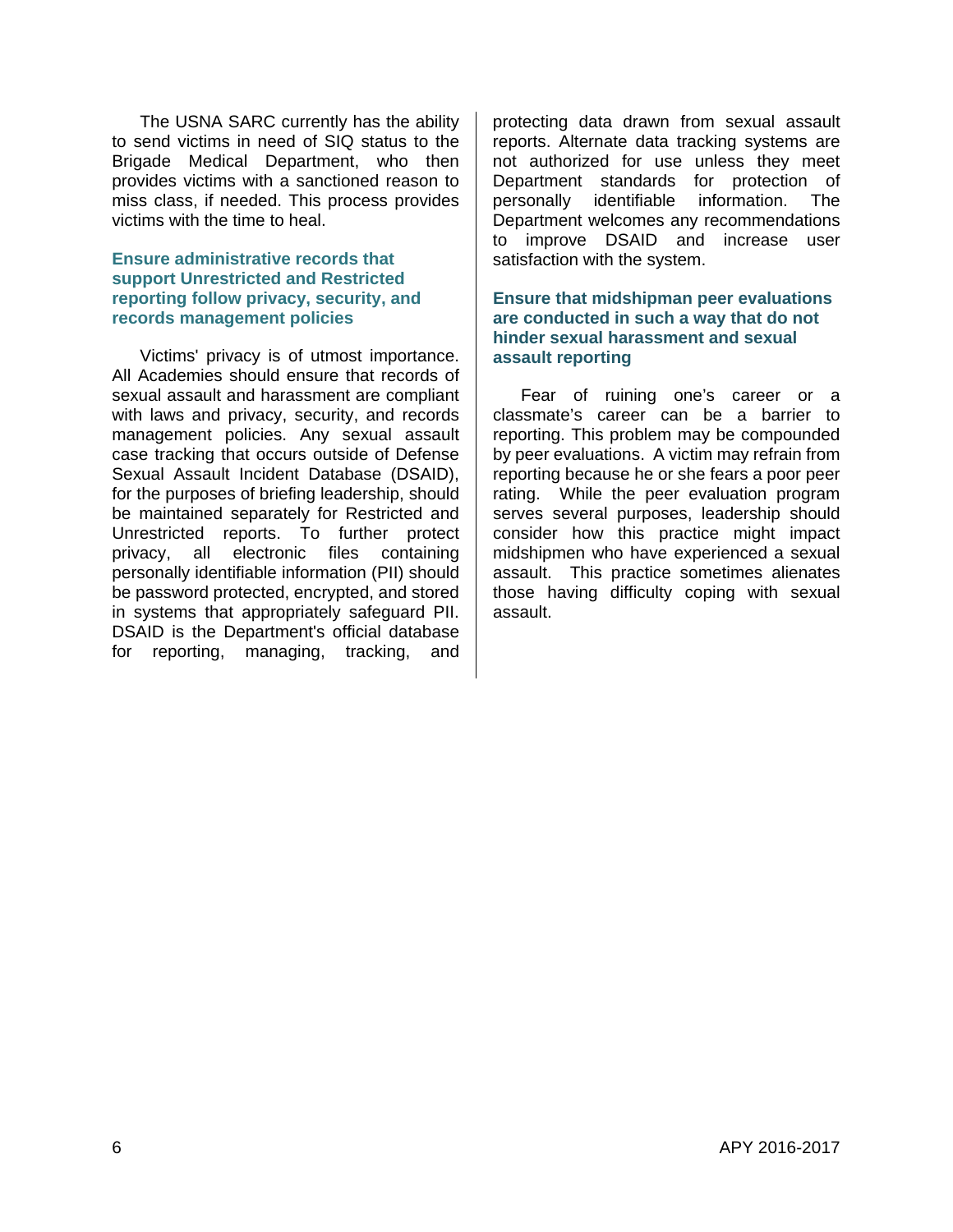## Goals 3 and 4: Investigation and **Accountability**

## **Investigation**

This assessment does not address investigative policy or sufficiency of criminal investigations. Instead, this assessment addresses how well the academy SAPR program supports and integrates with the criminal investigative process. USNA has a policy in place to address sexual harassment complaints, informal or formal. USNA is in compliance with the Investigation Goal.

#### **Status of Compliance Goals 3 and 4:**

*In Compliance*

Naval Criminal Investigative Service (NCIS) conducts investigations of all Unrestricted reports of sexual assault at USNA. Throughout

the investigative process, victim feedback is encouraged in order to improve response. The USNA Judge Advocates (JA) and NCIS agents coordinate their efforts from the initiation of an investigation to the final disposition of a case.

Regular communication by the investigative personnel, the SJAs office, and SAPR personnel have proven effective in keeping victims informed of the progress of their cases through the system. Further, the investigators schedule interviews that fit within the victim and support providers' calendars.

There were no significant commendations or observations following this year's on-site assessment.

## **Accountability**

This assessment does not address sufficiency of criminal trials or case dispositions. Instead, this assessment addresses how well the academy SAPR program supports and integrates with the criminal investigative process. USNA is in compliance with the Accountability Goal.

USNA's Victims Legal Counsel (VLC) provides confidential legal representation to midshipmen. The VLC is located aboard the NCIS campus and looks for ways to provide command with a better understanding of the challenges victims face. The VLC also briefs GUIDEs and SHAPE peer educators on the support VLCs provide victimized midshipmen.

There were no significant commendations or observations following this year's on-site assessment.